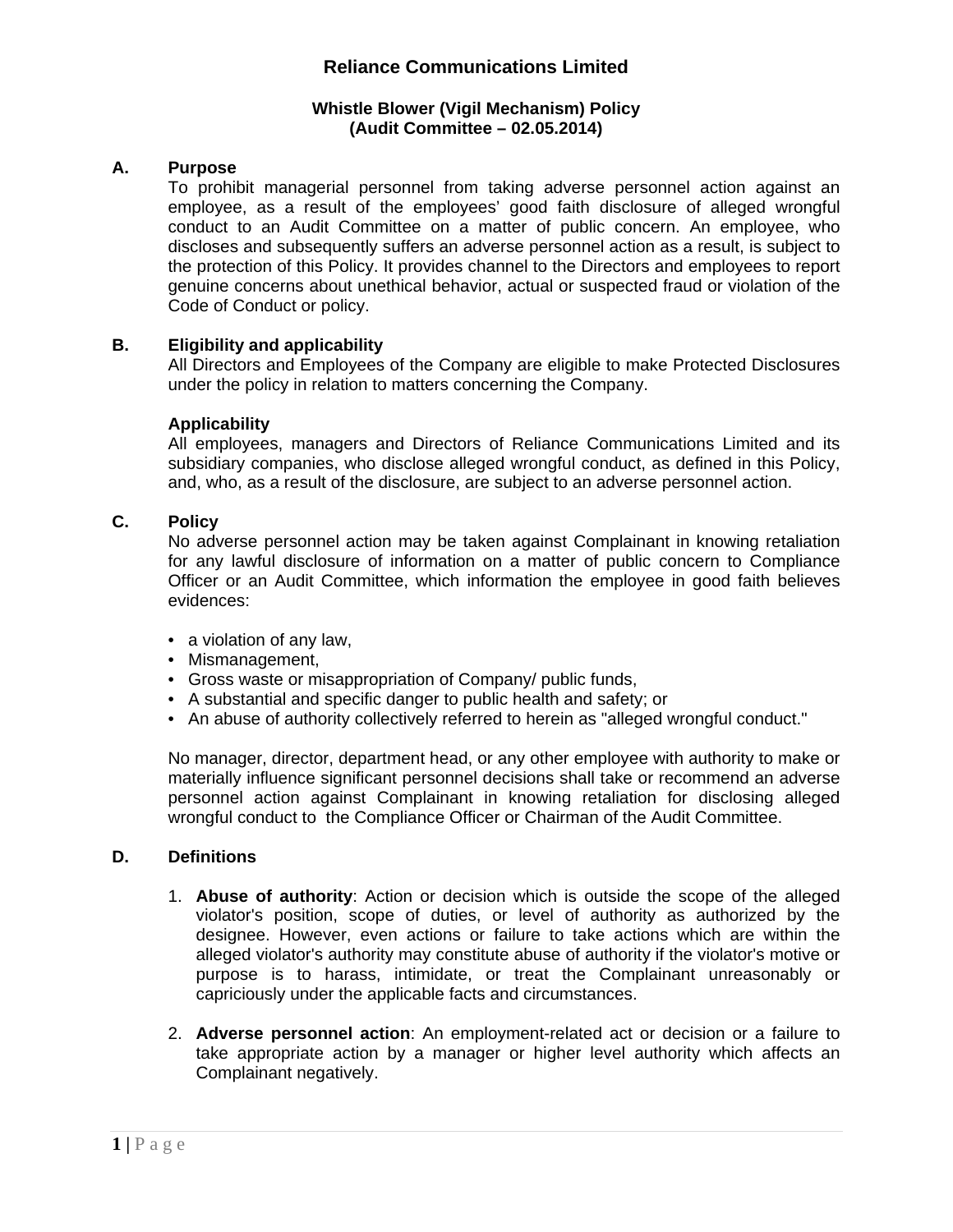The following are adverse personnel actions in the Company's personnel system:

- (i) Termination of employment,
- (ii) Demotion,
- (iii) Suspension,
- (iv) Written reprimand,
- (v) Retaliatory investigation,
- (vi) Decision not to promote,
- (vii) Receipt of an unwarranted performance rating,
- (viii) Withholding of appropriate salary adjustments,
- (ix) Imposition of involuntary transfer or reassignment;
- (x) Elimination of the employee's position, absent a reduction in force, reorganization, or a decrease in or lack of sufficient funding, monies, or work load;
- (xi) Denial of awards, grants, leaves, benefits, or training for which the employee would normally be eligible.
- (xii)Other significant change in job responsibilities or working conditions which are inconsistent with the employee's position, salary or grade.
- 3. **Alleged wrongful conduct:** Violation of law, mismanagement, gross waste or misappropriation of monies, substantial and specific danger to public health and safety or abuse of authority.
- 4. **Audit Committee:** A Committee of the Board of Directors constituted under the provisions of the Companies Act, 2013 and Listing Agreement, as amended from time to time.
- 5. **Compliance officer**: means a Company Secretary of the Company or any other person as may be designated by the Board of Directors of the Company from time to time.
- 6. **Conflict of interest:** When an employee/ Director is in a position to influence a Company activity or decision in ways that could lead to any matter or form of personal gain to the employee/ Director or for his/ her family member, or when the employee/ Director has a personal vested interest in the activity or decision.
- 7. **Discloser:** A Complainant who reports alleged wrongful conduct to the Compliance Officer or a Chairman of the Audit Committee, as defined herein.
- 8. **Disclosure**: Oral or written report by a Complainant to Compliance Officer or a Chairman of the Audit Committee of alleged wrongful conduct on a matter of public concern.
- 9. **Disclosure investigation**: Review and determination made by the Compliance Officer or an Audit Committee.
- 10. **Gross waste or misappropriation of Company/ Public funds**: Action or decision which is outside the scope of the alleged violator's spending or budgetary authority, or even when the action or decision is within budgetary authority, the action would be considered by a reasonable person to be grossly excessive, wasteful, or an improper use of Company/ public funds.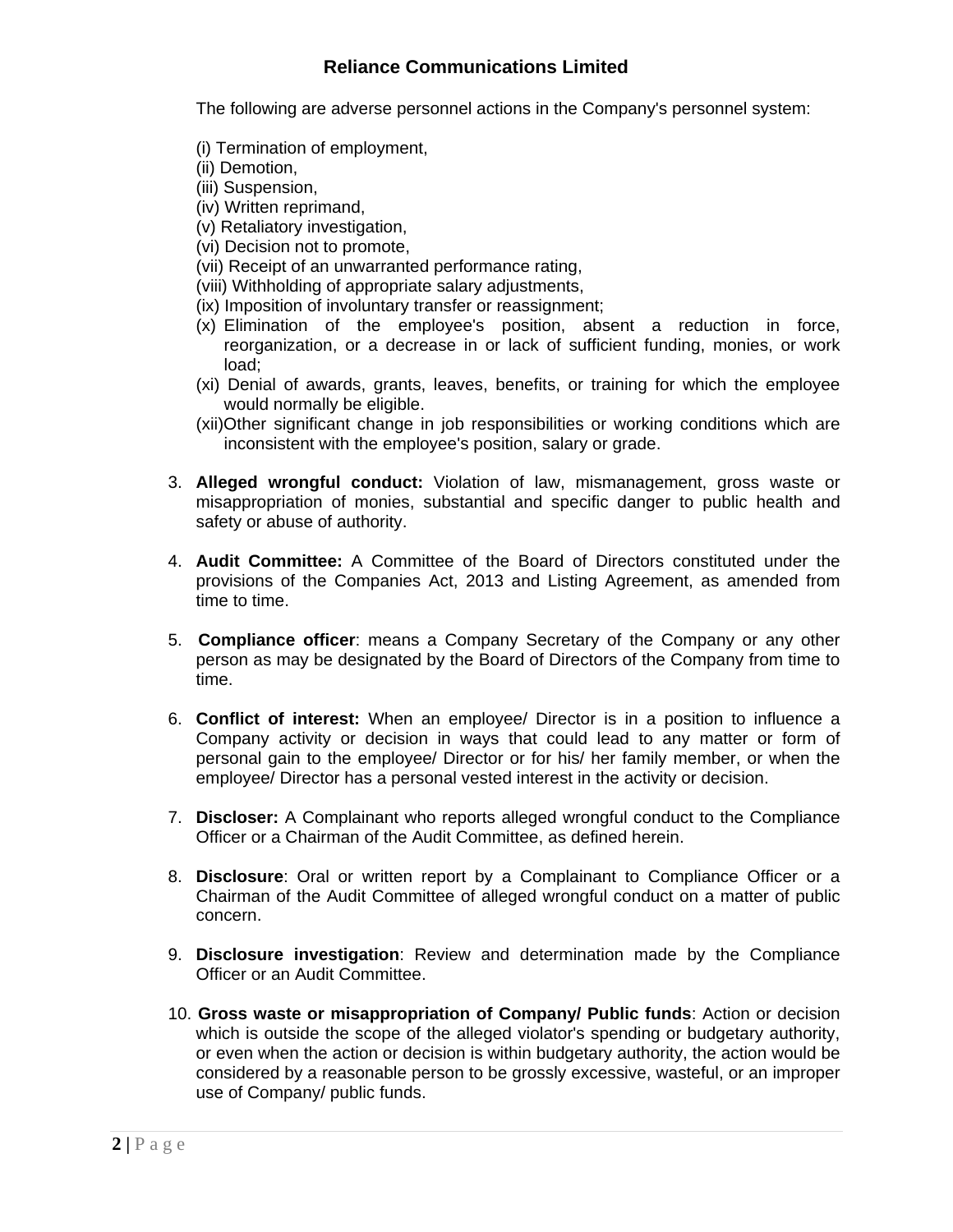- 11. **Knowing retaliation**: An adverse personnel action taken by a manager or other authority against the Complainant because of a prior disclosure of alleged wrongful conduct.
- 12. **Mismanagement:** Action or decision which exceeds the scope of the alleged violator's responsibilities, or even if the action is within responsibilities, the action would be considered by a reasonable person to be grossly excessive or unfair.
- 13. **Personnel action:** An employment-related action or decision which affects the Complainant positively or negatively.
- 14. **Service provider:** Independent entity which has contracted with the Company to provide hearing officer services. The hearing officer will be selected by the service provider through a process which includes consultation with the parties.
- 15. **Managerial employee:** Any manager, director, department head, or other employee who has authority to make or materially influence significant personnel decisions.
- 16. **Violation of law:** A violation of local, state, central or federal law or rules and regulation that is applicable to the Company or its employees/ Directors.
- 17. **Whistleblower complainant ("complainant"):** A current or former employee or Director who disclosed alleged wrongful conduct to Compliance Officer or Chairman of an Audit Committee and who subsequently is subject to an adverse personnel action as a result of making the prior disclosure.
- 18. **Whistleblower complaint:** A complaint filed by a complainant with a Compliance Officer or an Audit Committee alleging that an adverse personnel action was taken in retaliation for disclosure of alleged wrongful conduct made.
- 19. **Whistleblower complaint review:** A review by a Compliance Officer or Chairman of the Audit Committee of a **whistleblower** complaint, resulting in a written decision which the Company officer provides to the complainant.
- 20. **Whistleblower external hearing:** A hearing conducted by an external hearing officer selected by the complainant and Company to conduct a hearing if the complainant is dissatisfied with the decision of the Company officer following a whistleblower complaint review.

## **E. Making a Disclosure**

A Complainant who becomes aware of alleged wrongful conduct is encouraged to make a disclosure to the Compliance Officer or Chairman of the Audit Committee as soon as possible, but in any case must make the disclosure no later than 60 consecutive calendar days after becoming aware of the conduct.

However, in order to allow the Company an opportunity to investigate alleged wrongful conduct and to take necessary internal corrective action, Complainants are encouraged to report in writing a disclosure of alleged wrongful conduct to the Manager of his / her Department. If the employee is unwilling or unable to put an oral disclosure in writing, the Company officer who investigates the disclosure will prepare a written summary of the employee's disclosure and provide a copy to the employee. No later than 10 days after receipt of the summary, the employee may submit a written supplement to the Company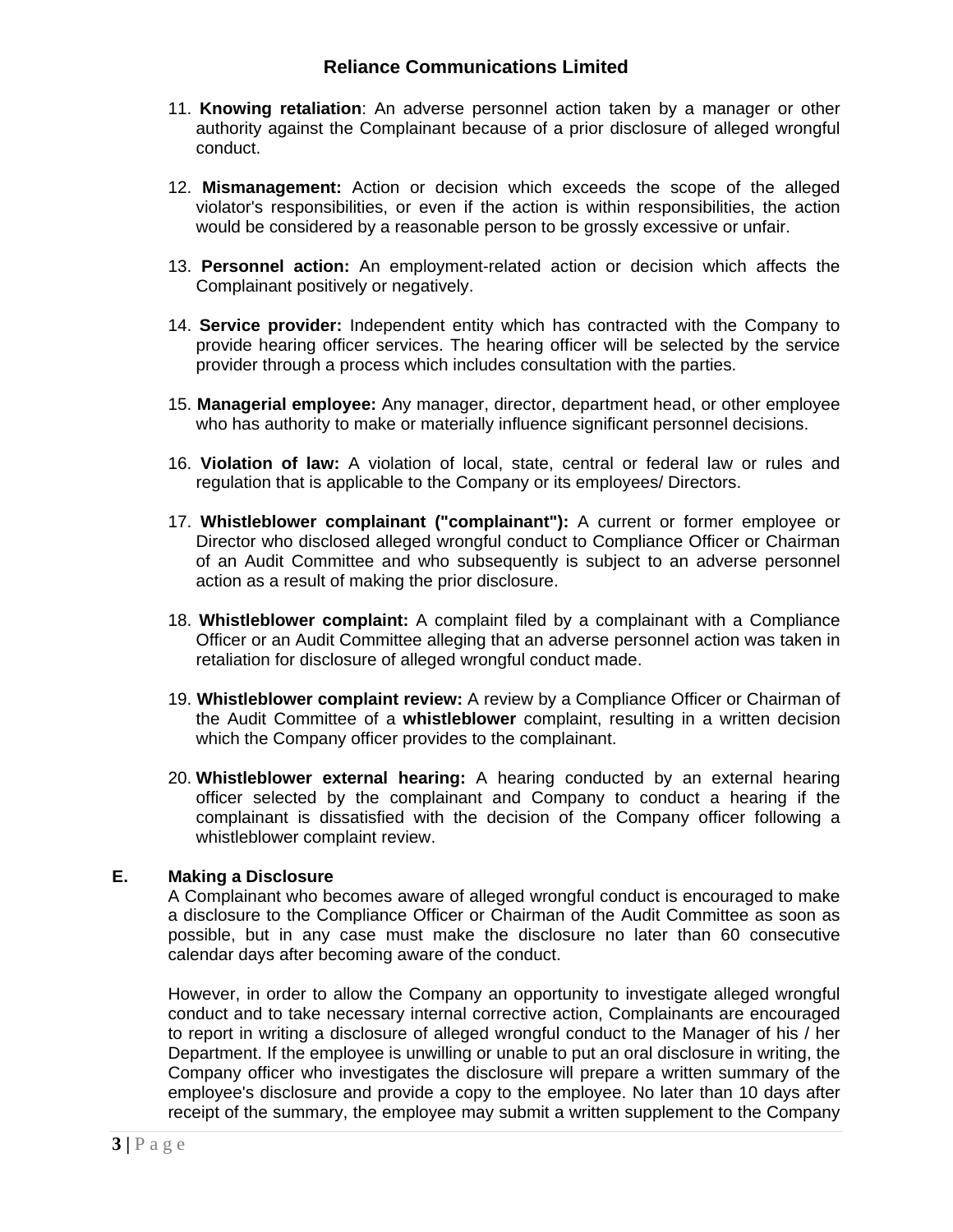officer who prepared the summary. Failure to submit a supplement within 10 days will constitute acceptance of the summary as an accurate statement of the disclosure made by the employee. The Company officer will conduct an investigation into the allegations of the disclosure and will take necessary corrective action, as warranted. Throughout this process, the confidentiality of the discloser will be maintained to the greatest extent possible. At the conclusion of the investigation, the Company officer will notify the discloser and other affected employees in writing of the determination. A copy of the determination shall be retained by the manager, the discloser, and the alleged violator. The investigation shall be conducted by a Company officer who does not have a conflict of interest in the matter being investigated. Where the Company officer determines the employee's allegations do not meet the definition of disclosure under this policy, the Company officer shall refer the employee to other available Company grievance or appeal processes to address the employee's concerns.

## **F. False Allegations of Wrongful Conduct**

A Complainant who knowingly makes false allegations of alleged wrongful conduct to Compliance Officer or Chairman of the Audit Committee shall be subject to disciplinary action, up to and including termination of employment, in accordance with Company's rules, policies, and procedures.

## **G. Legitimate Employment Action**

This policy may not be used as a defense by the Complainant against whom an adverse personnel action has been taken for legitimate reasons or cause under Company rules and policies. It shall not be a violation of this policy to take adverse personnel action against the Complainant whose conduct or performance warrants that action separate and apart from that Complainant making a disclosure.

## **H. Whistleblower Complaint**

No later than 30 days after Complainant has notified or becomes aware of an adverse personnel action, he or she may protest the action by filing a written whistleblower complaint with a Compliance Officer or Chairman of the Audit Committee if the Complainant believes the action was based on his or her prior disclosure of alleged wrongful conduct. The Compliance Officer or Chairman of the Audit Committee, on receipt of a whistleblower complaint, shall review the complaint expeditiously to determine:

- (1) Whether the complainant reported alleged wrongful conduct on a matter of public concern before an adverse personnel action was imposed;
- (2) Whether the complainant suffered an adverse personnel action after reporting alleged wrongful conduct;
- (3) Whether the complainant alleged that the adverse action resulted from the prior disclosure; and
- (4) Whether the complainant alleged the adverse action was the result of knowing retaliation for the Complainant's disclosure.

The review shall be conducted by a Compliance Officer or the Chairman of the Audit Committee who do not have a conflict of interest in the matter being reviewed. No later than 45 days after receipt of the complaint, the Compliance Officer or Chairman of the Audit Committee shall notify the complainant in writing of the results of the review and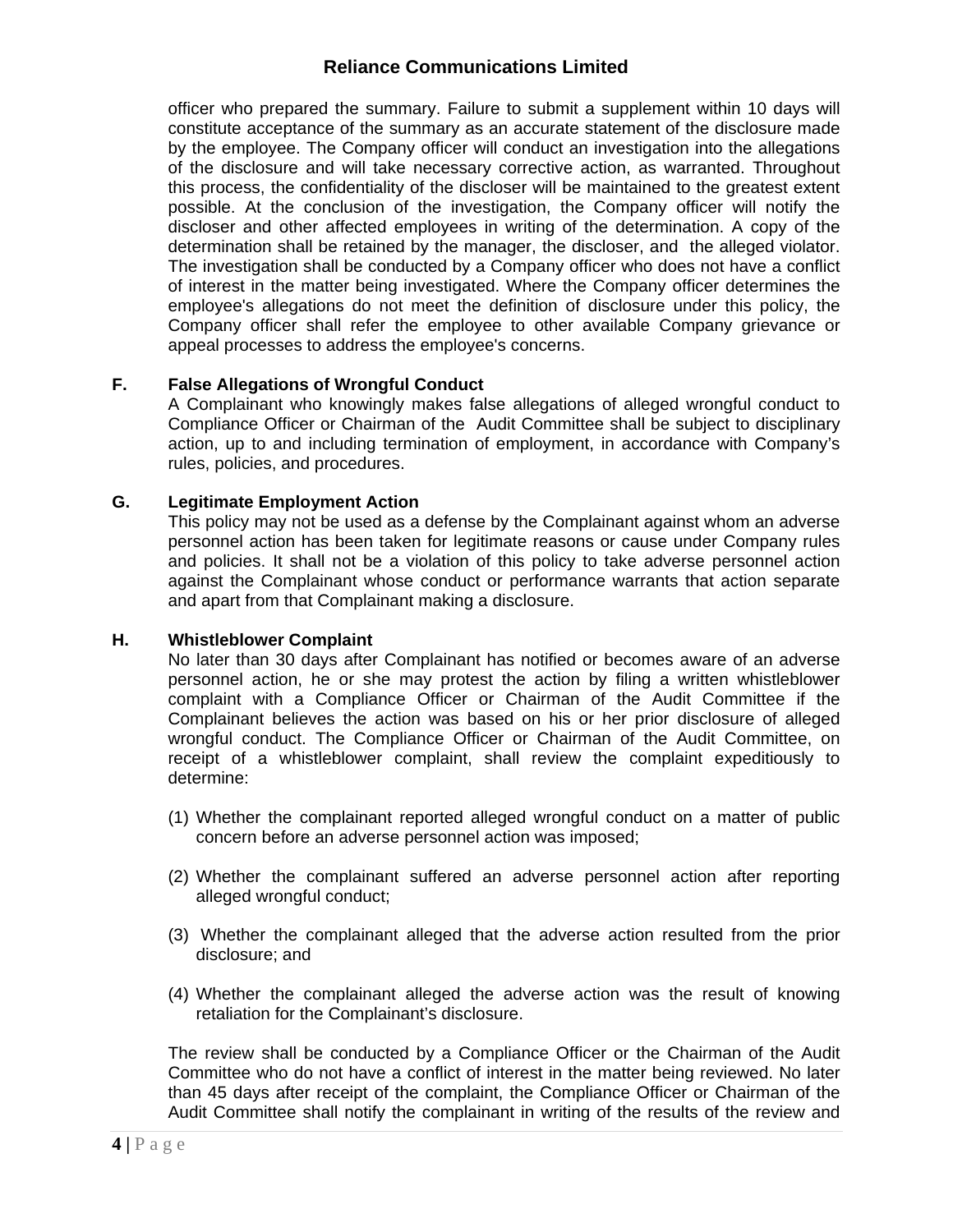whether the adverse personnel action is affirmed, reversed, or modified, and provide a copy of the decision to the Complainant's reporting authority. The reporting authority will implement the decision and will verify implementation in writing to the Compliance Officer or Chairman of the Audit Committee no later than 10 days after receipt of the decision. Where the Compliance Officer or Chairman of the Audit Committee finds the Complainant did not make a disclosure pursuant to this policy, the Complainant shall be referred to other available Company grievance or appeal processes to pursue the complaint. Furthermore, because there are other Company policies and statutes that provide remedies for claims of retaliation following the filing of an unlawful discrimination complaint, such retaliation claims will be referred to the Company office charged with investigating allegations of discrimination rather than being reviewed as whistleblower complaints. A complainant who is dissatisfied with the decision of the Compliance Officer or Chairman of the Audit Committee on the whistleblower complaint may file a request for a whistleblower hearing and proceed under the following procedures.

### **I. Procedure**

The Company has contracted with qualified service providers to provide qualified external hearing officers and a hearing process for a complainant who is dissatisfied with the Compliance Officer's or Chairman of the Audit Committee's decision. The purpose of the hearing is to determine whether an adverse personnel action resulted from the complainant's prior disclosure of alleged wrongful conduct. No other issues or determinations are authorized. The hearing officer will be selected by the service provider in consultation with the parties. The hearing officer cannot be a Company employee and, except for the contractual arrangement to provide hearing officer services, cannot have substantial interest in the Company.

#### **a. Request for hearing**

No later than 15 days after receipt of the Company officer's decision, a complainant who is dissatisfied and desires an external hearing must file a written request for hearing with the Company representative or office designated to review these requests.

## **b. Contents of request for hearing**

A request for hearing must contain the following:

- (1) A specific statement that it is a request for a whistleblower hearing by an external hearing officer;
- (2) The name, work address, work telephone number and position of the complainant;
- (3) The name, work address, work telephone number and position of the Company officer who issued a decision on the complainant's whistleblower complaint;
- (4) A statement of the reasons for requesting a hearing including the objectionable portion of the Company officer's decision;
- (5) A statement of the specific relief or remedy requested; and
- (6) Copies of
	- (a) the Complainant's prior disclosure and
	- (b) the decision on the whistleblower complaint.

#### **c. Appointment of hearing officer**

No later than 20 days after receipt of a request for hearing, the designated Company officer who receives the complaint will determine whether the complainant qualifies for an external hearing based on the following: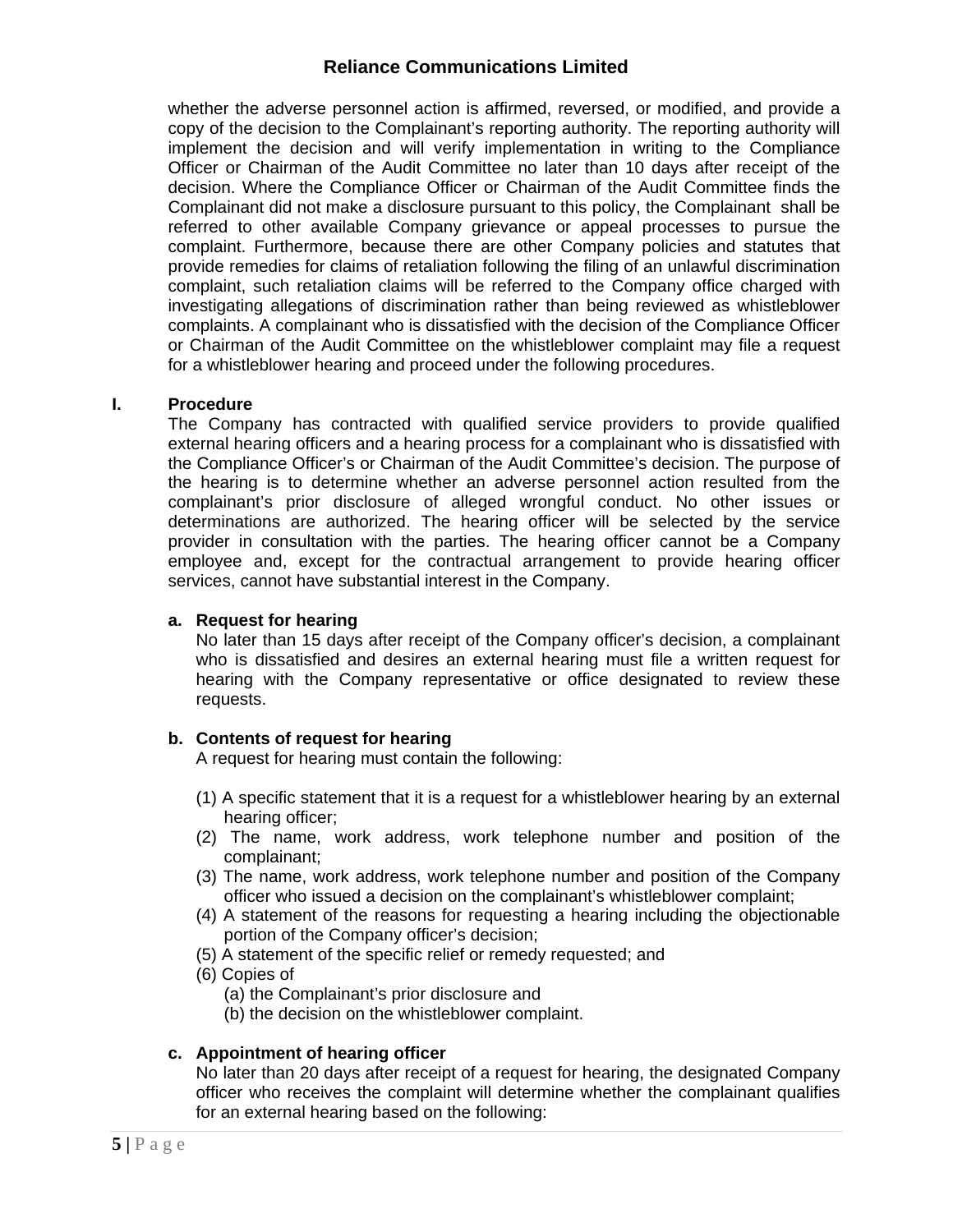- (a) The complainant identified an adverse personnel action imposed on him or her and the date of notice of the action;
- (b) The complainant made a prior disclosure of alleged wrongful on a matter of public concern prior to the adverse personnel action;
- (c) The Complainant alleges the adverse personnel action resulted from the prior disclosure;
- (d) The Complainant attached the disclosure and the decision on the whistleblower complaint review to the request for hearing.

If the request qualifies for an external hearing, the designated Company officer will forward the request to the service provider to begin the process of selecting an external hearing officer and conducting a whistleblower hearing. If the request does not qualify for a whistleblower hearing, the request will be returned to the Complainant with written reasons for rejection.

## **d. Submission of the record**

No later than 20 days after receipt of the request for hearing, the service provider shall notify the Complainant and the designated Company officer that the request for hearing is accepted and assist the parties with the mutual selection of the hearing officer, the procedures for a pre-hearing conference in person or by telephone, and the procedures which will be followed in conducting the hearing, including submission of evidence, documents, and witness lists. The hearing officer may require the parties to submit summaries of their positions before the hearing commences. The hearing will be conducted no later than 90 days after the request is received by the service provider, unless the hearing officer extends the time for good cause.

## **e. Conduct of hearing**

Hearings shall be conducted in accordance with the requirements of rules governing administrative hearings, as well as the requirements of this policy and the rules and procedures of the service provider. The procedures designated in this policy supersede rules of the service provider, if there is a conflict. The formal rules of evidence do not govern the hearing. Generally, the party advocating a particular point or fact has the burden of proof on that point or fact. Ultimately, the person seeking review has the burden of persuading the hearing officer that the adverse action occurred because of a prior disclosure of alleged wrongful conduct. The evidence standard is proof by a preponderance of the evidence. The hearing officer has subpoena power. The hearing shall either be recorded or transcribed, as determined by and at the Company's expense, so as to provide an accurate, written rendition of the hearing.

## **f. Attorneys or advisers**

Complainant, at his or her own expense, may be represented by an attorney at any stage of the hearing process, including but not limited to presentation of the case during the hearing. If the complainant is represented at the hearing by an attorney, then the Company representative may also be represented at the hearing by an attorney.

#### **g. Resolution by agreement**

At any time, the parties may agree upon a resolution of the matter. In such event, the written agreement shall be presented to the designated Company officer who shall